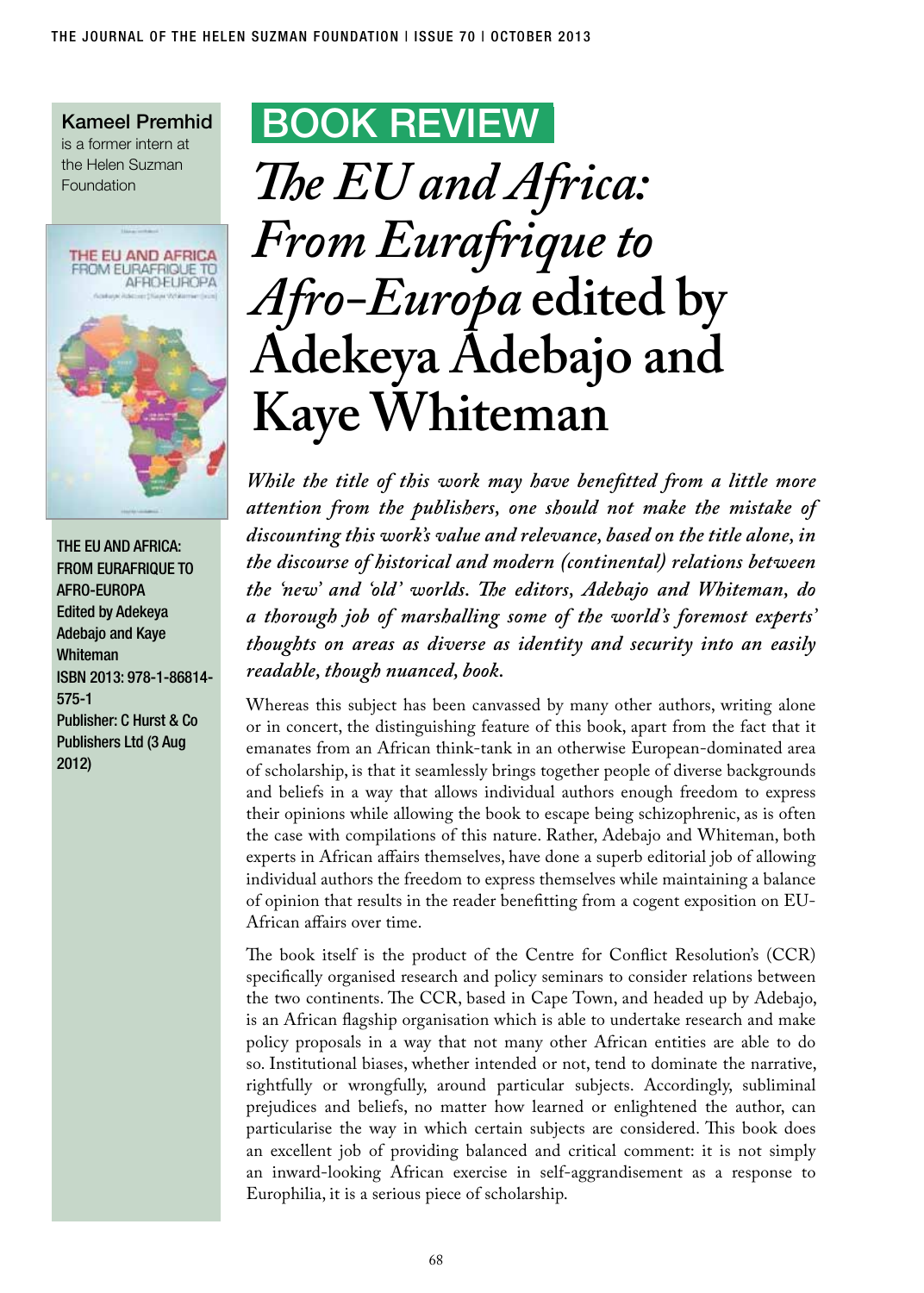Divided into 6 parts, this book is an ambitious attempt to explain a historical relationship that spans several centuries. It covers, broadly; history, the political economy, trade and development, security and governance, bilateral relations, migration and identity. While the book itself runs to 500 odd pages, its length is justified, both by the complexity of the subject matter it attempts to deal with and the consequent need for incisive, if long, commentary that explains it. This book cannot be described as being "gripping," or "riveting" nor by any of the other labels blithely applied to books in reviews, especially those reviews conducted in the popular press, but such is to be expected: it is a study done in assiduous detail.

In an age where communication is limited to 140 characters per tweet, and where long-form journalism is itself a rarity, lengthy essays of this kind do not lend themselves to being picked up and pursued by the everyday reader. The everyday reader that does, therefore, deserves to be elevated to being considered as more than "everyday." Accordingly, this book is not meant for the everyday reader, but rather the reader who seeks to deepen, challenge and further his/her understanding of Africa and Europe and the ties that bind. It is the mastery of the detail that it provides which sets this book apart. It is not inconceivable, therefore, that this book could be prescribed as essential reading for those reading history, politics, economics, international relations, security studies

*They argue that this relationship must be reformed so that there is greater equity in the future. What is interesting is that they readily concede that this is not only in Africa's benefit, as it will go some way to break Africa's dependence on the West, thus making it better able to empower itself, but, in time, has become a geopolitical necessity for Europeans themselves.* 

at university. Some of the policymakers who have responsibilities in these areas should consider it essential reading too. Indeed any reader of this review, who has an interest in those disciplines, within an African/European context, would benefit from reading this book.

The transition in this relationship, postulated in the subtitle ("From Eurafrique to Afro-Europa"), is one that is not immediately clear based on the title alone. In the introduction, Whiteman goes some way to explain what this means.

The intelligent linguistic device used to symbolise that transition, "Eura" for "Europe" being predominant and primary to "Afrique," the French word for Africa in "Eurafrique," then changing to "Afro" for Africa and "Europa" for "Europe" with, seemingly, more equality between the two terms, rather than one dominating or colouring our understanding of the other, is a theme that is returned to by most, if not all authors. The authors and editors, rightfully, argue that the previous characterisation of Europe's relationship with Africa was an exploitative and selfenriching relationship, to Africa's detriment. They argue that this relationship must be reformed so that there is greater equity in the future. What is interesting is that they readily concede that this is not only in Africa's benefit, as it will go some way to break Africa's dependence on the West, thus making it better able to empower itself, but, in time, has become a geopolitical necessity for Europeans themselves. With the United States's continued, even if diminished, economic dominance to the West, and India and China's emergence as rival power bases to the East, European countries finds themselves individually too weak to rival either of these nations, but collectively more able to act in the continent's individual nations' best interests when they do so as a trade and political bloc. Thus, reform should not be viewed as caving to the demands of Africans, but rather as a strategic necessity to ensure that Europe's benefits continue.